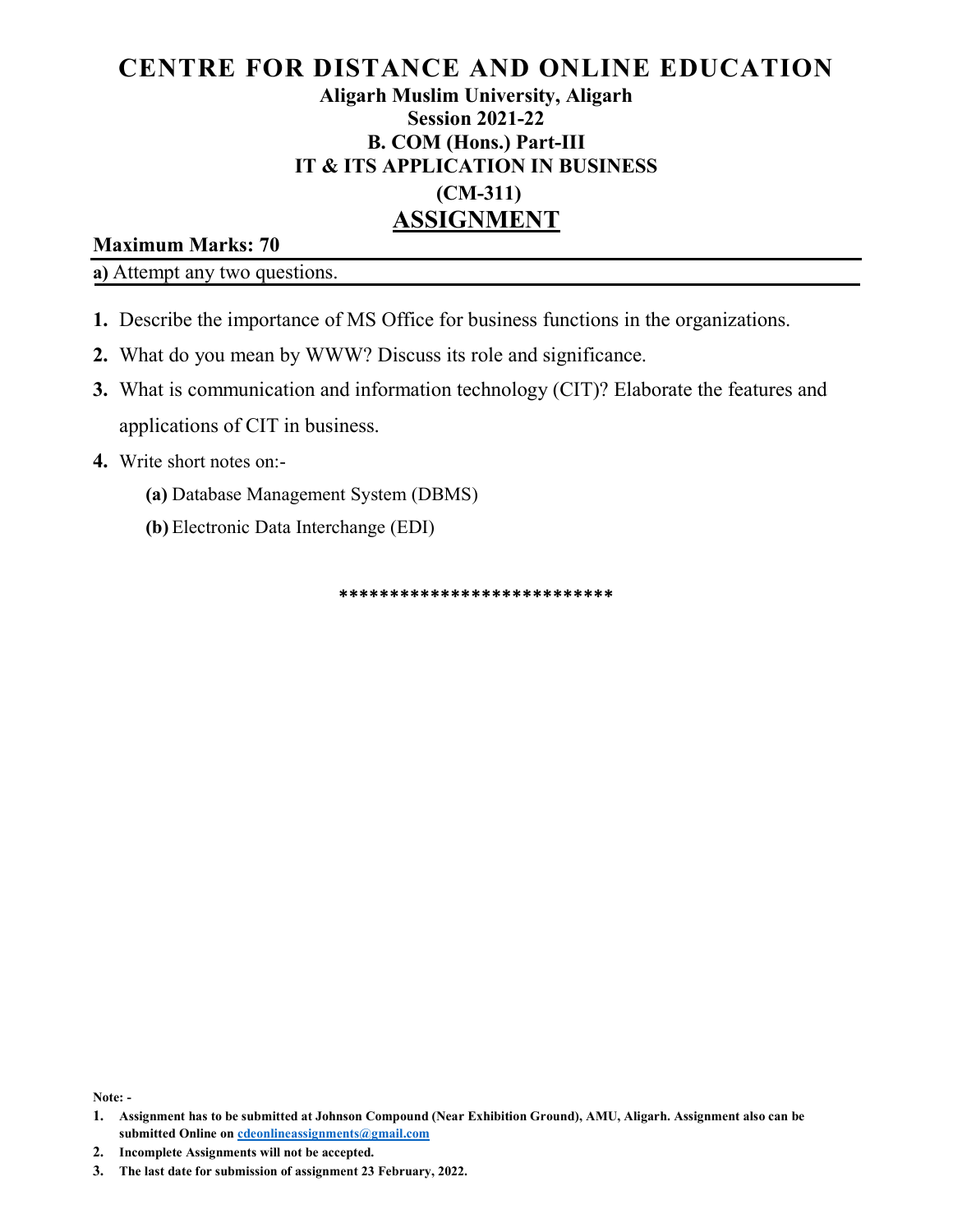# CENTRE FOR DISTANCE AND ONLINE EDUCATION Aligarh Muslim University, Aligarh Session 2021-22 B. COM (Hons.) Part-III MONEY & FINANCIAL SYSTEM (CM-312) ASSIGNMENT

## Maximum Marks: 70

a) Attempt any two questions.

- 1. What are the different components of Capital Market? Discuss their meaning and importance.
- 2. What is deflation? How does deflationary pressure impacts economy.
- 3. Write note on the Nationalization of banks in India.
- 4. Describe the role of Securities and Exchange Board of India (SEBI) in Indian Capital Market.

\*\*\*\*\*\*\*\*\*\*\*\*\*\*\*\*\*\*\*\*\*\*\*\*\*\*\*

Note: -

<sup>1.</sup> Assignment has to be submitted at Johnson Compound (Near Exhibition Ground), AMU, Aligarh. Assignment also can be submitted Online on cdeonlineassignments@gmail.com

<sup>3.</sup> The last date for submission of assignment 23 February, 2022.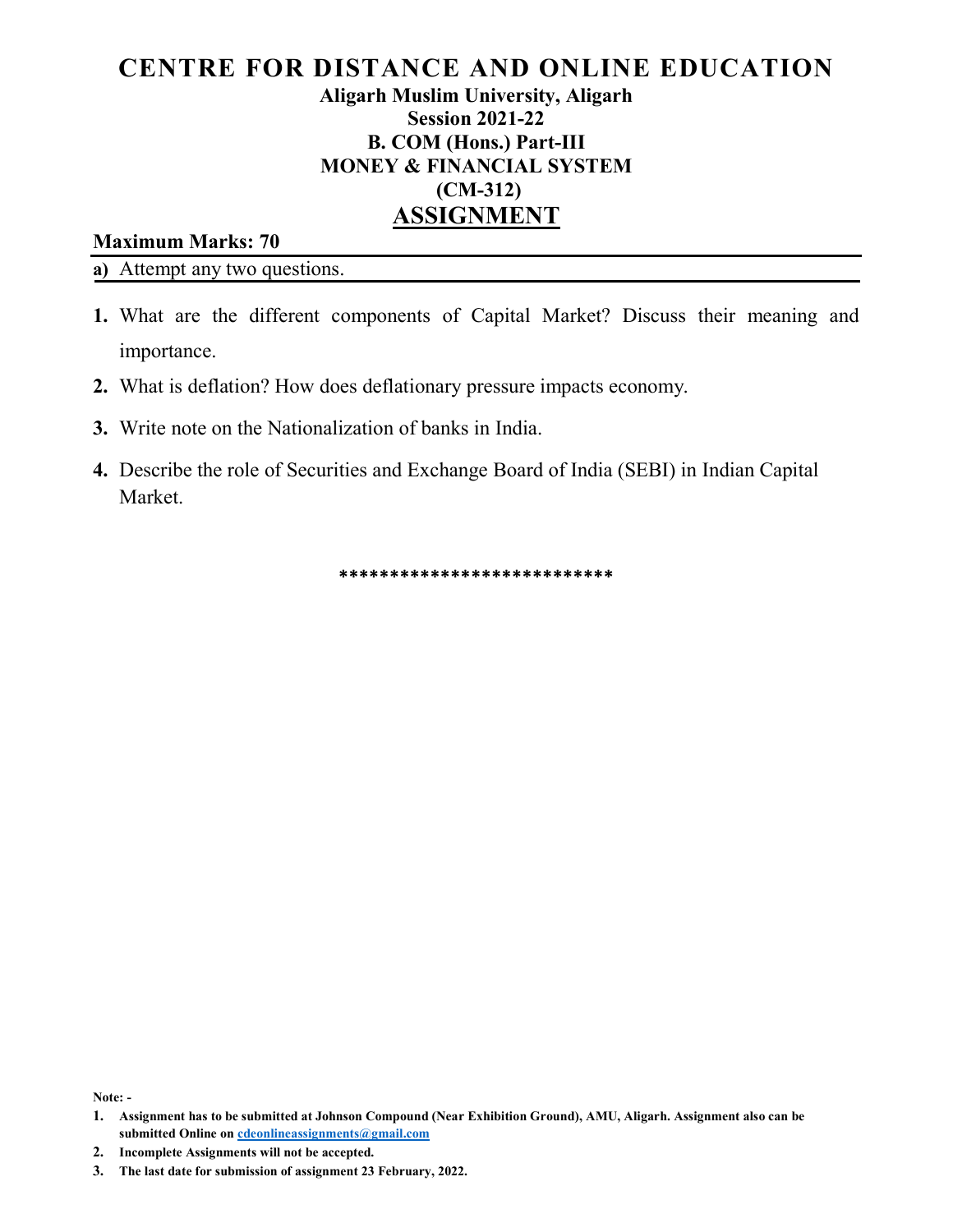# CENTRE FOR DISTANCE AND ONLINE EDUCATION Aligarh Muslim University, Aligarh Session 2021-22 B. COM (Hons.) Part-III MANAGEMENT ACCOUNTING (CM-313) ASSIGNMENT

## Maximum Marks: 70

a) Attempt any two questions.

- 1. What is Marginal Costing? Discuss the techniques and utility of Marginal Costing.
- 2. What is Budgeting? Discuss the advantages and limitations of Budgeting.
- 3. What do you mean by solvency ratios? Discuss the important ratios for solvency analysis?
- 4. Discuss the important techniques for analysis of financial statement.

\*\*\*\*\*\*\*\*\*\*\*\*\*\*\*\*\*\*\*\*\*\*\*\*\*\*\*\*\*\*\*

Note: -

<sup>1.</sup> Assignment has to be submitted at Johnson Compound (Near Exhibition Ground), AMU, Aligarh. Assignment also can be submitted Online on cdeonlineassignments@gmail.com

<sup>3.</sup> The last date for submission of assignment 23 February, 2022.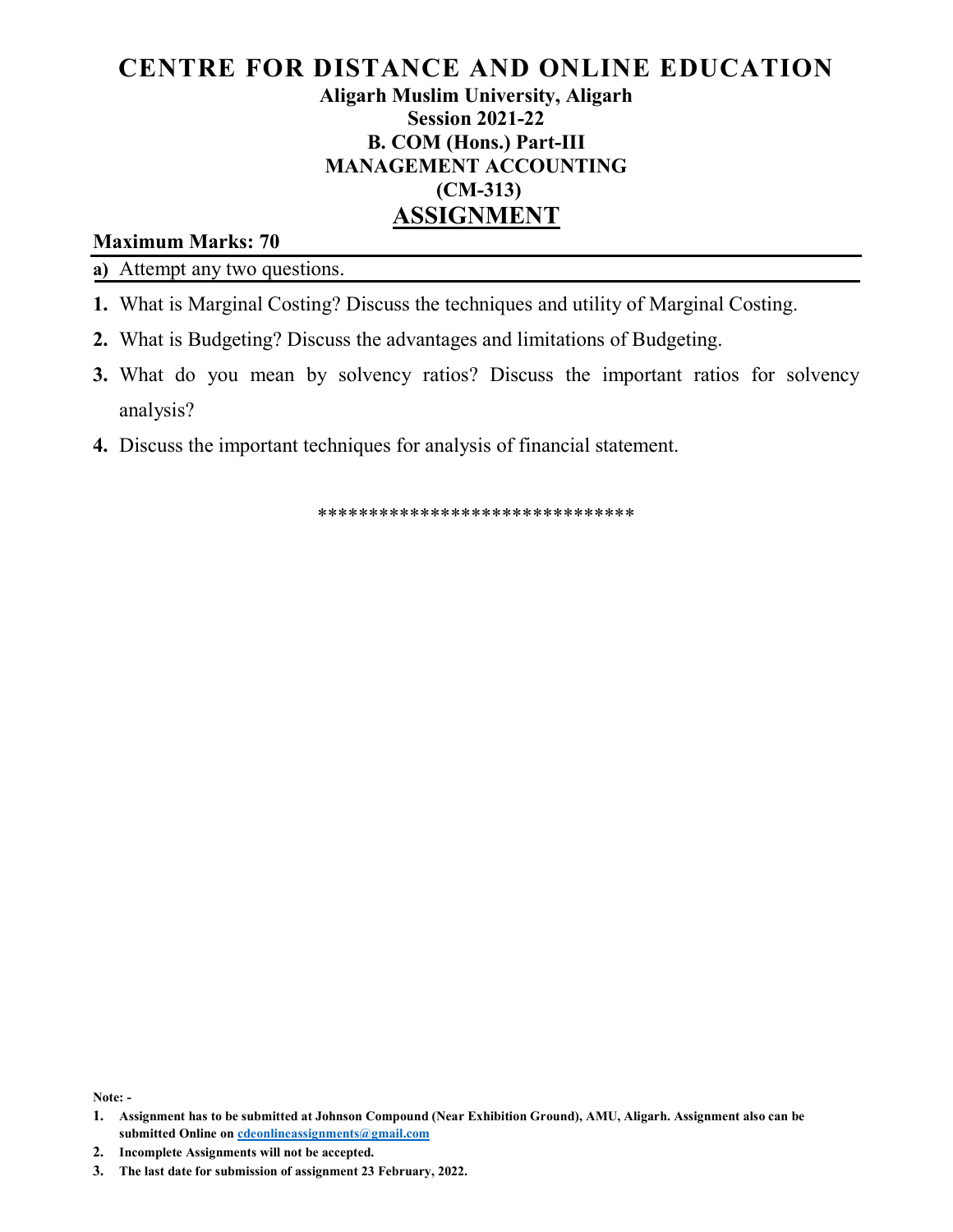# CENTRE FOR DISTANCE AND ONLINE EDUCATION Aligarh Muslim University, Aligarh Session 2021-22 B. COM (Hons.) Part-III AUDITING (CM-314) ASSIGNMENT

#### Maximum Marks: 70

a) Attempt any two questions.

- 1. What do you understand by the term 'internal checking'? Discuss its objectives and Advantages.
- 2. Explain the special features of audit of banking company.
- 3. Define environmental Audit and distinguish clearly between human resource Audit and environmental Audit.
- 4. Explain the Provision of Indian Companies Act 2013 regarding the Appointment and qualifications of a company auditor.

\*\*\*\*\*\*\*\*\*\*\*\*\*\*\*\*\*\*\*\*\*\*\*\*\*\*\*

Note: -

<sup>1.</sup> Assignment has to be submitted at Johnson Compound (Near Exhibition Ground), AMU, Aligarh. Assignment also can be submitted Online on cdeonlineassignments@gmail.com

<sup>3.</sup> The last date for submission of assignment 23 February, 2022.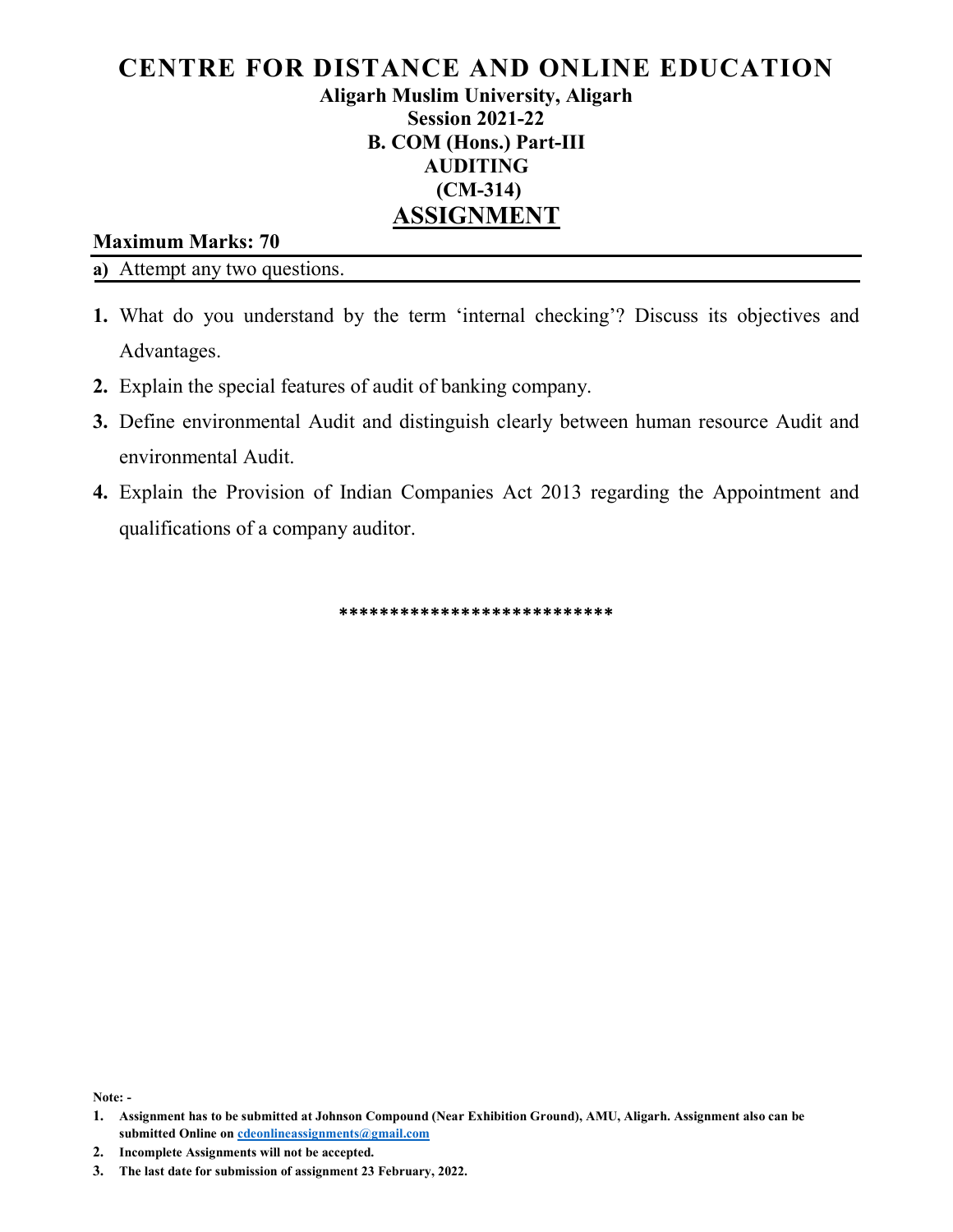## CENTRE FOR DISTANCE AND ONLINE EDUCATION Aligarh Muslim University, Aligarh Session 2021-22 B. COM (Hons.) Part-III INCOME TAX (CM-315)

# ASSIGNMENT

## Maximum Marks: 70

a) Attempt any two questions.

- 1. What do you mean by 'Long term and Short term Capital Gains' used in income tax Act? What are the rules regarding exemption of capital Gains?
- 2. Discuss about the perquisites? Give five examples of tax- free perquisites.
- 3. Explain the 'Income from Other Sources' under Income Tax Act.
- 4. Write short notes on:
	- (a) Tax Evasion
	- (b) Tax Management

\*\*\*\*\*\*\*\*\*\*\*\*\*\*\*\*\*\*\*\*\*\*\*\*\*\*\*\*\*\*\*

Note: -

- 2. Incomplete Assignments will not be accepted.
- 3. The last date for submission of assignment 23 February, 2022.

<sup>1.</sup> Assignment has to be submitted at Johnson Compound (Near Exhibition Ground), AMU, Aligarh. Assignment also can be submitted Online on cdeonlineassignments@gmail.com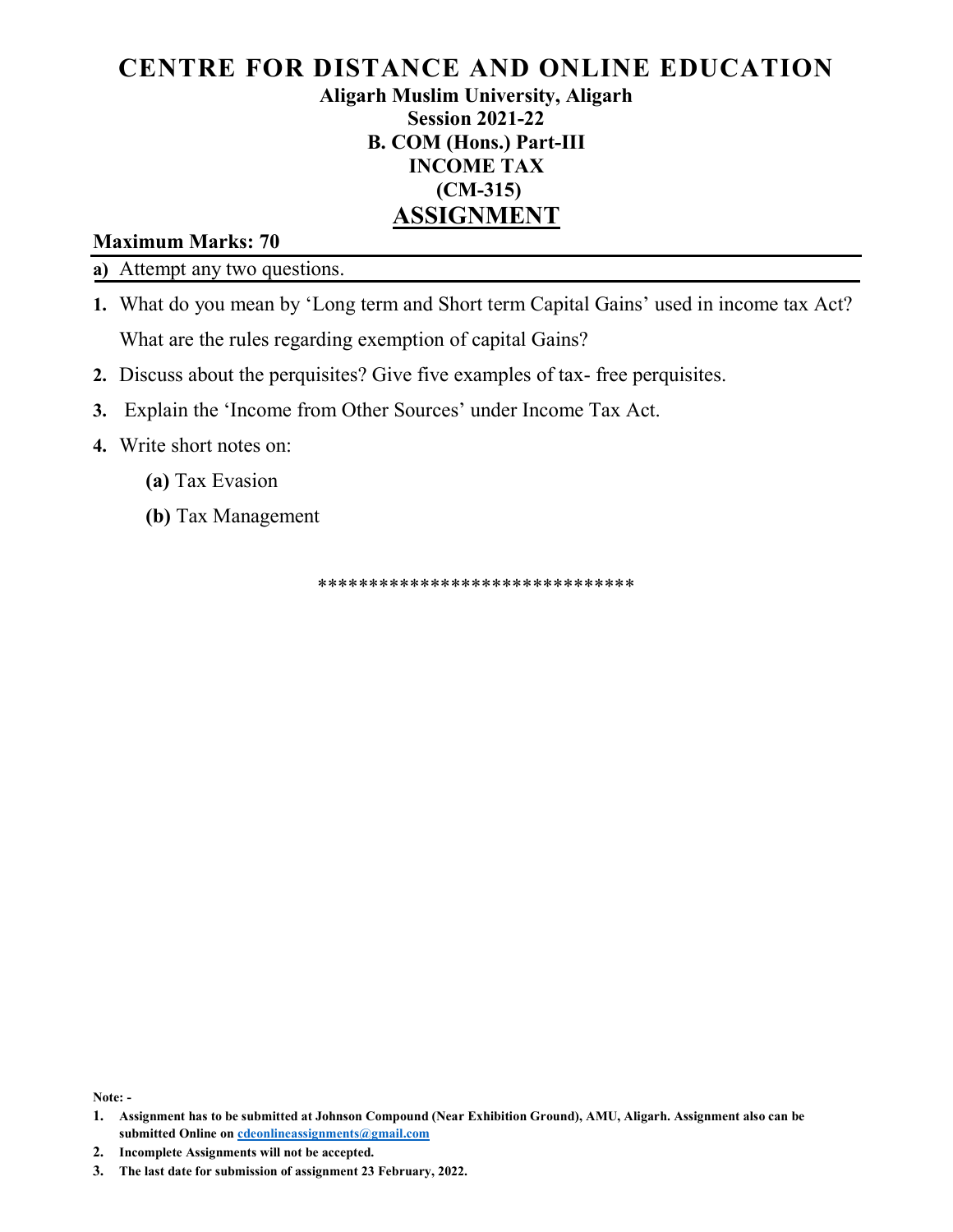# CENTRE FOR DISTANCE AND ONLINE EDUCATION Aligarh Muslim University, Aligarh Session 2021-22 B. COM (Hons.) Part-III PRINCIPALS OF MARKETING (CM-316) ASSIGNMENT

Maximum Marks: 70

a) Attempt any two questions.

- 1. What do you mean by 'Product Life Cycle'? Explain with examples.
- 2. What is Marketing Mix? Explain different components of marketing mix.
- 3. Discuss the factors affecting market segmentation of textile firms?
- 4. Critically examine the role and impact of marketing channels on promotion of sales.

\*\*\*\*\*\*\*\*\*\*\*\*\*\*\*\*\*\*\*\*\*\*\*\*\*\*\*

Note: -

<sup>1.</sup> Assignment has to be submitted at Johnson Compound (Near Exhibition Ground), AMU, Aligarh. Assignment also can be submitted Online on cdeonlineassignments@gmail.com

<sup>3.</sup> The last date for submission of assignment 23 February, 2022.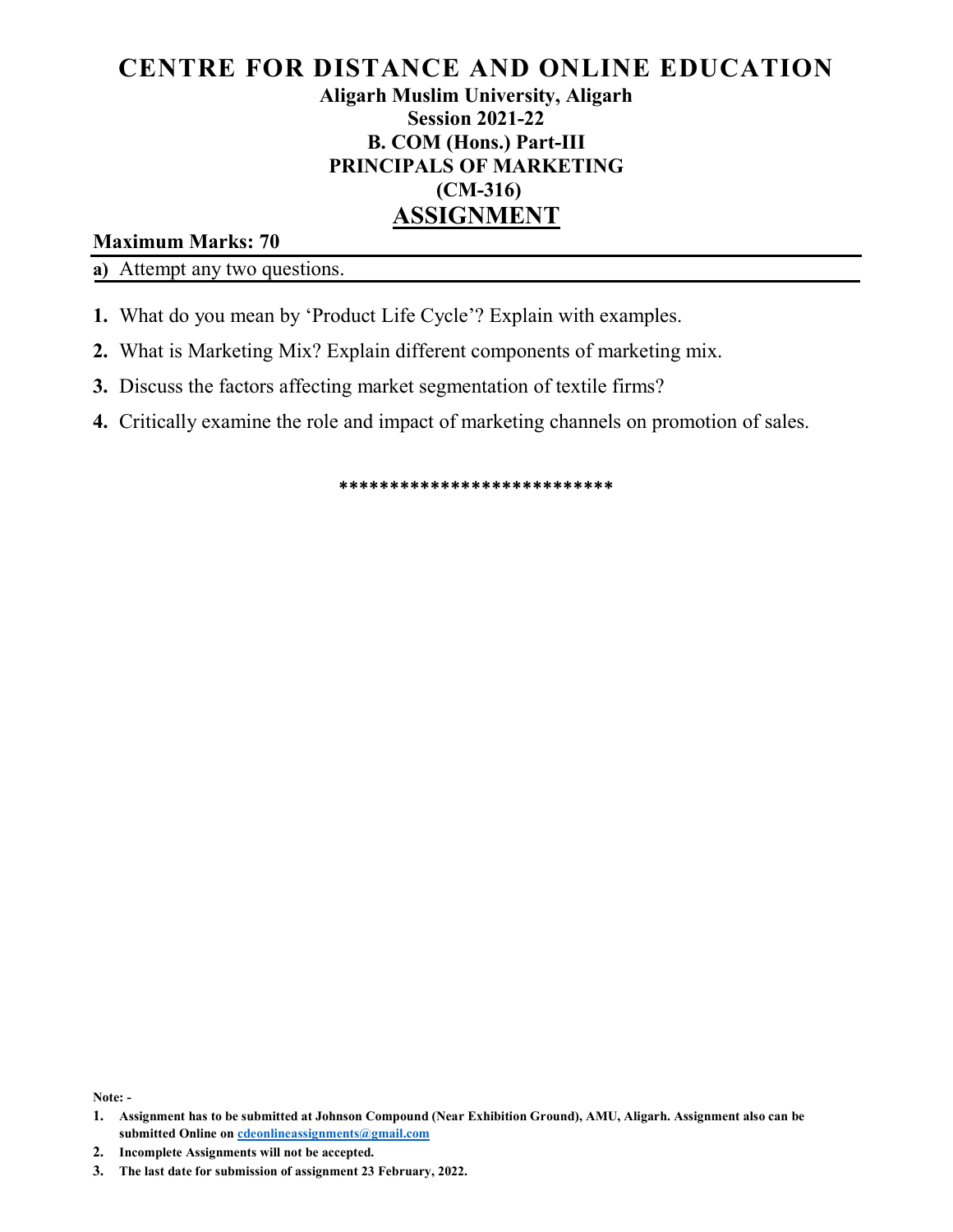# CENTRE FOR DISTANCE AND ONLINE EDUCATION Aligarh Muslim University, Aligarh Session 2021-22 B. COM (Hons.) Part-III INTERNATIONAL MARKETING (CM-317) ASSIGNMENT

## Maximum Marks: 70

a) Attempt any two questions.

- 1. Describe the different methods of market segmentation?
- 2. What do you mean by product labeling? Explain standardization and adoption of product labeling in details.
- 3. What is the process to appoint foreign sales agent and also explain their importance in International Marketing?
- 4. What do you understand by advertising? Also discuss the importance of personal selling in marketing.

\*\*\*\*\*\*\*\*\*\*\*\*\*\*\*\*\*\*\*\*\*\*\*\*\*\*\*\*\*\*\*

Note: -

<sup>1.</sup> Assignment has to be submitted at Johnson Compound (Near Exhibition Ground), AMU, Aligarh. Assignment also can be submitted Online on cdeonlineassignments@gmail.com

<sup>3.</sup> The last date for submission of assignment 23 February, 2022.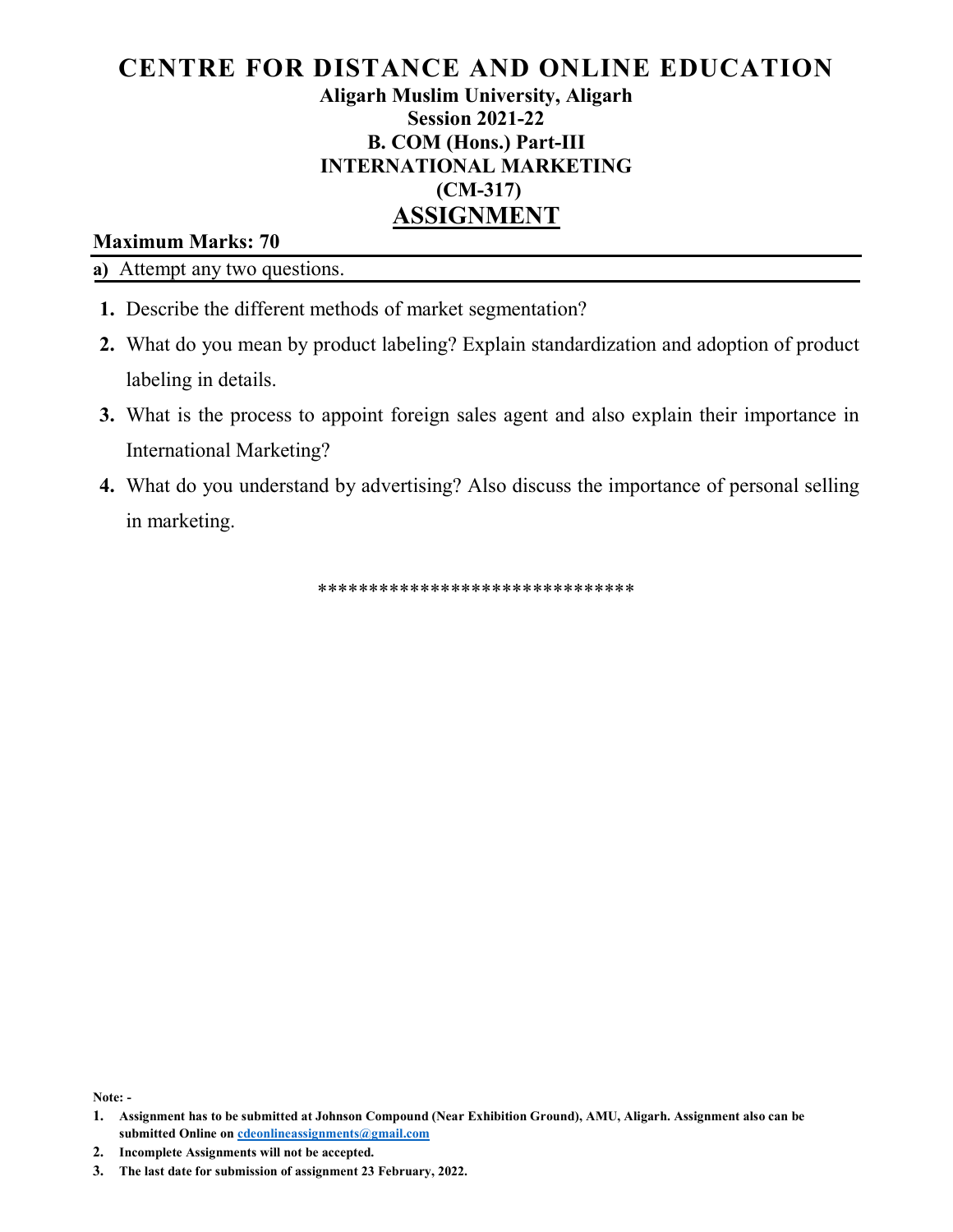# CENTRE FOR DISTANCE AND ONLINE EDUCATION Aligarh Muslim University, Aligarh Session 2021-22 B. COM (Hons.) Part-III INDIAN BANKING SYSTEM (CM-318) ASSIGNMENT

Maximum Marks: 70

a) Attempt any two questions.

- 1. What do you mean by industrial development Banks? How are they different from the Commercial Banks?
- 2. What are the main functions of Commercial Banks?
- 3. Write note on State Bank of India and its subsidiaries.
- 4. Discuss the working and progress of commercial banks in India.

\*\*\*\*\*\*\*\*\*\*\*\*\*\*\*\*\*\*\*\*\*\*\*\*\*\*\*

Note: -

<sup>1.</sup> Assignment has to be submitted at Johnson Compound (Near Exhibition Ground), AMU, Aligarh. Assignment also can be submitted Online on cdeonlineassignments@gmail.com

<sup>3.</sup> The last date for submission of assignment 23 February, 2022.